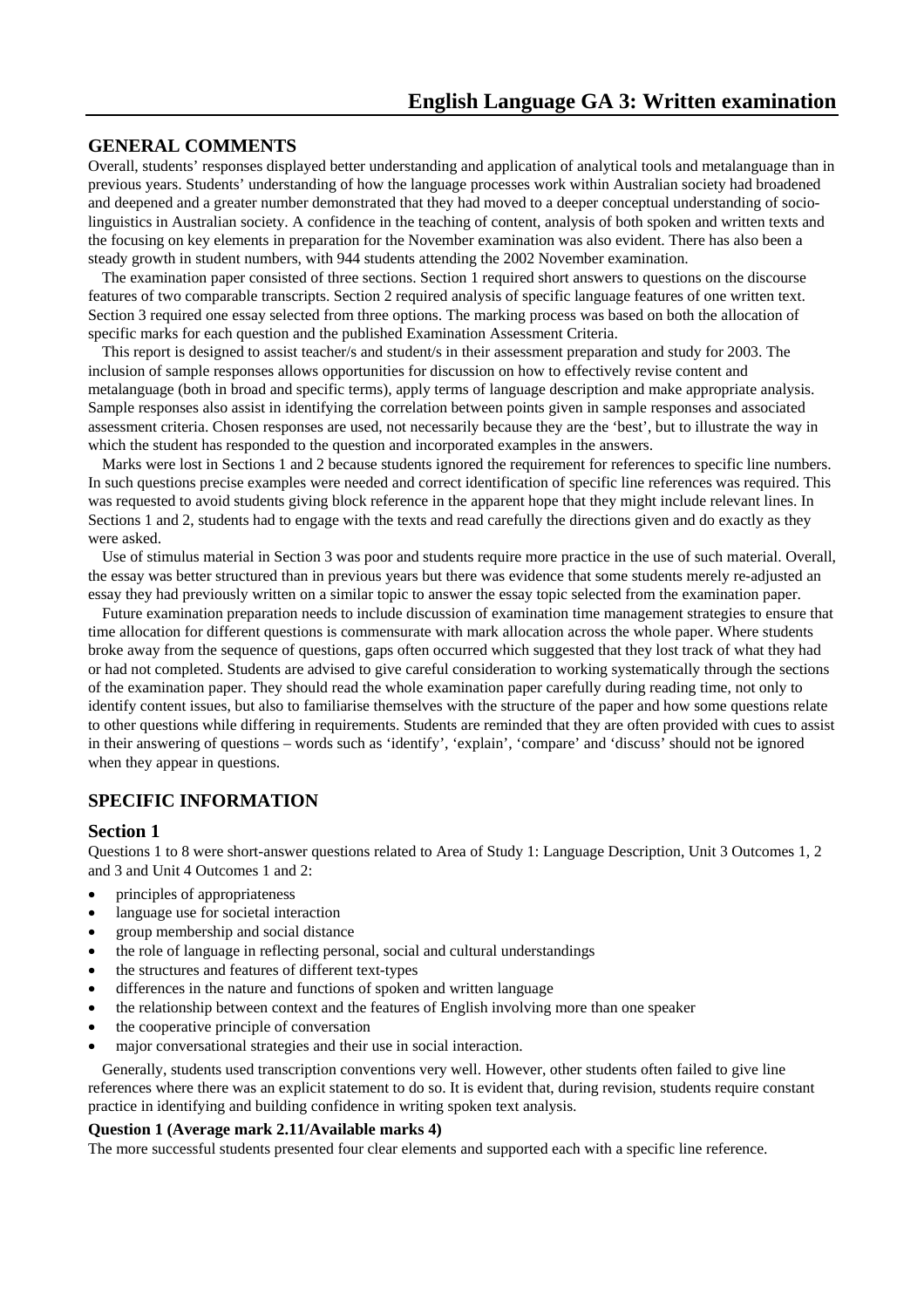#### **Student sample:**

There are many elements of turn-taking in Transcript 1, due to the context of the quiz show and the structure of asking and responding to questions. The Host makes use of explicit markers encouraging another participant to respond by addressing them by their name, as seen in Line 7. The nature of posing a question is in itself a turntaking device, whereby each contestant answers a question, then proceeding to the next contestant, as viewed in Lines 9 and 10, Another form of turn-taking is the combination of answer and correction. Once a contestant elicits his response (Line 12), this then encourages the host to speak either stating the answer to be incorrect or correct (Line 13). Another turn-taking strategy is evident at the completion of the transcript (Line 55) when the instructional phrase "It's time to vote off.." eliciting a response from each contestant, a turn-taking, used for effective communication between participants.

#### **Question 2 (3.06/6)**

Students needed to recognise that this question required the identification of six features, in this case prosodic features, with the emphasis being on 'frequently used'.

### **Student sample**

The host uses several distinctive prosodic features for different purposes. Primary accent in intonation units are used to: emphasise important words (L4), focus contestants' attention (L8), or make the answer to their guess clear (L 9). She also uses lengthened vowel sounds for dramatic purposes, "Let's pl=ay 'The Wea=kest Link" (5), to emphasise important aspects of questions, "tri=cycle" (L 7), "sore hea=d", and to highlight important words, "corre=ct" (37), "six thou=sand" (49). Noticeable intakes of breath (L 11, 31, 19) focus contestants' attention before each question is asked. Surprisingly for the nature of utterances, most interrogatives asked by the host end in terminal pitch direction (L 7, 11, 15, 9), possibly a feature of the host's idiolect or style.

#### **Question 3 (2.34/6)**

Students were required to demonstrate that they understood the cooperative principles and how they operate, but many did not connect cooperative principles with Grice's maxims. Both Questions 3 and 6 (Transcript 2) were good discriminators of knowledge as the responses fell into two broad camps: those students who knew the maxims and those who did not; and those who were confident in applying and using the maxims, i.e. applying analytical tools and using metalanguage, and those who were not.

Teachers need to ensure that they teach the maxims thoroughly, as they are an important foundation for learning and understanding the principles of the course. Also, those students who did know the maxims would have been more successful in gaining more marks if they had taken the time to deal with each maxim and provided an explicit example from the text. Few students commented on the parody in *The Weakest Link* where application in the extreme is evident.

### **Student sample:**

In a quiz show, co-operation is vital in the participants' understanding, facilitating in effective communication. The maxim of quantity is encased, with the one word response offered by the footballers, which is sufficient in gaining the required answers, ie. Line 8. In this situation which is time bound it would be inappropriate to give a detailed answer, as the action doesn't conform to the game objective. The maxim of quality is the key objective of the game show, hence in order to succeed it's in the best interests of the footballers to reply with a response they deem correct, ie. Line 44. Although the answer was incorrect, the participant attempted to provide the correct answer. Once again due to the game show being time bound, all responses must be orderly and brief, not subject to ambiguity, therefore the objective is to not waste too much time in answer questions. This maxim could be broken by Max (Line 36) who allows 4 seconds to pass before eliciting a response. Due to the nature of the show, based on the contestants' ability to answer questions, it's crucial that all answers be relevant to the task otherwise the game's consequences could place a burden on the respondents, ie. not winning the money to be donated to charity.

#### **Question 4 (2.05/4)**

Students were required to identify four features of turn-taking, with reference to specific line numbers where each feature occurred.

#### **Student sample**

The use of adjacency pairs is evident in Text 2 in Lines 2 and 3. This format encourages the conversation to flow by the co-ordination of answering and responding. The use of explicit markers, incorporating a participant's name in a question draws them into the social interaction (Lines 12-13) encouraging them, in this case, to provide an answer to a question. The use of fillers in Line18, "or" signals to the Host that Duncan is trying to provide a response and is perhaps seeking a clue or reassurance as observed in Line 19. There is also evidence of overlap in Lines 42 & 43, indicating that at times turn-taking is not orderly.

### **Question 5 (2.43/5)**

As students were required to select the prosodic features 'frequently used' by Host, some discernment was required.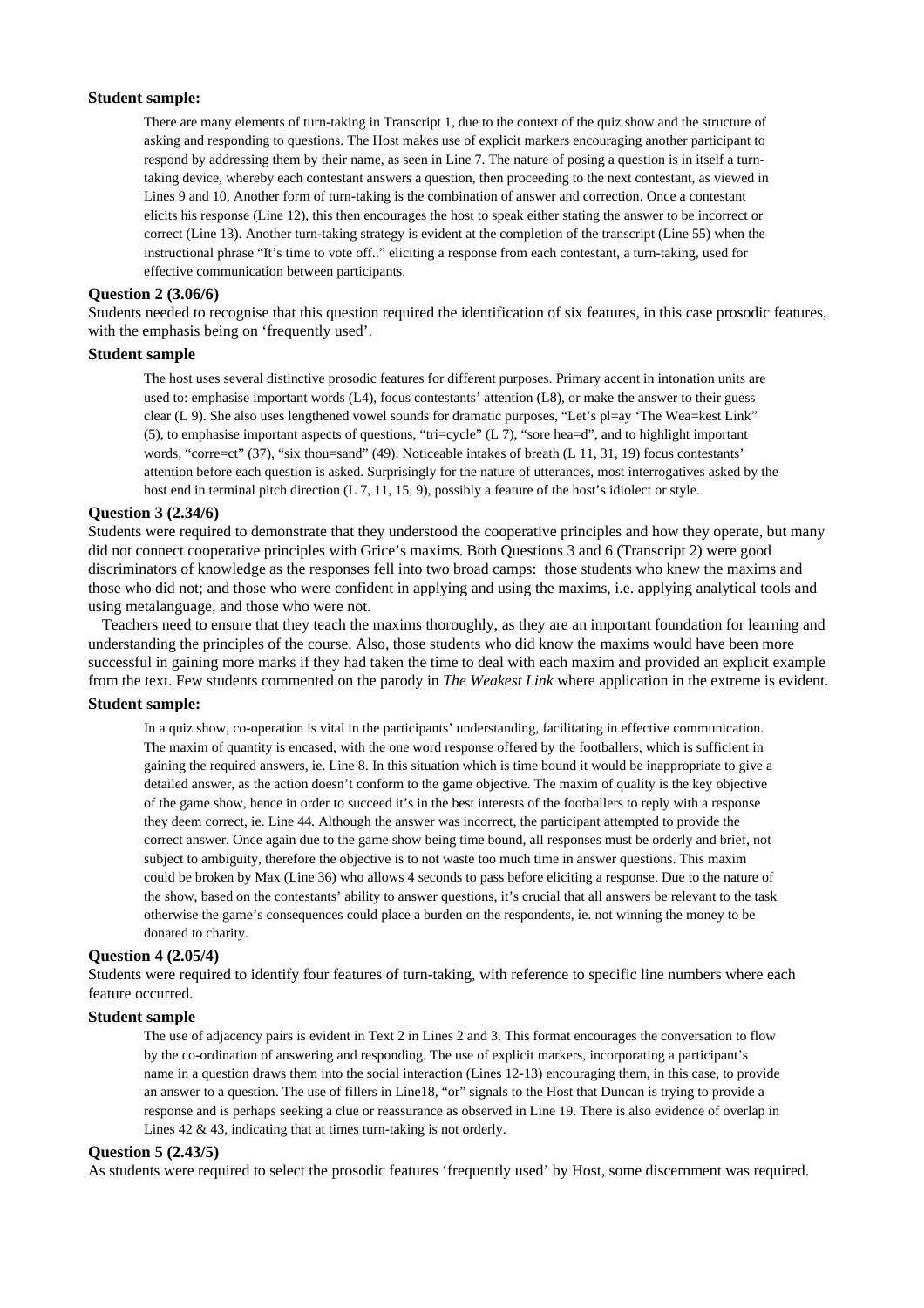### **Student sample**

The Host uses many prosodic features frequently throughout, such as the terminal pitch direction following a question (Lines 2, 14); this denotes the end of the Host's turn, eliciting a response from the caller. The Host uses both lengthened vowel sounds and primary accent in intonation units to highlight important or content words (L 1) or the most relevant words in a question (L 2). Like the Host in text 1, intake of breath prepares the caller for the next question (L 36), while answers are spoken loudly and excitedly to emphasise them, 'The Brown Bomber' (L 26).

### **Question 6 (1.67/5)**

Responses were expected to deal with each of the four maxims and indicate, with reference to specific line numbers, how they operated in the transcript.

### **Student sample**

The host and Duncan use similar co-operative principles to those used by participants in Text 1, but they pay less attention to the maxim of quantity, preferring to go through their individual thought processes out loud (L 15-25). Duncan takes time and incorporates unnecessary information into his utterance, thereby flouting the maxim of relevance, i.e., 'I'm having a bit of trouble..' (L16), 'I know I've heard the name" (L 40). The maxim of manner is adhered to by the host as she tries to give as much helpful information to assist Duncan. The maxim of quality is also adhered to by the interlocutors. They both say what they think, especially Duncan, e.g., 'I don't think.." (L 45). But evidently, both participants are content that the maxim of quality is upheld, that what is said is what the speaker believes to be the truth.

#### **Question 7 (3.37/6)**

For Questions 7 and 8 students needed to read the question carefully. The length and structure of response needed to be proportionate to the marks allocated for the question. Responses were required to cover all aspects of the question and, in this case, deal with both transcripts. Some students did not realise that they could comment on discourse features already drawn out by earlier questions, and so did not give enough substance in their answers.

### **Student sample**

In Text 1 the relationship between host and contestants is quite a formal one. There is no unnecessary communication and all utterances are quickly ended, suggesting that those speaking are quite distant from each other and thus are expected to not discuss anything personal or irrelevant. In contrast, Text 2 contains many examples of informal conversation, such as colloquialisms like 'okay' (L9-10), fillers which serve to present silence while one is thinking (L34) and frequent pauses, which do not appear in Text 1 except when a contestant needs time to think of an answer. In text 1, the turns in which host and contestant speak is clearly defined whereas in Text 2 the turns are less structured and sometimes even overlap. Thus, while in both texts, the relationship between the host and the contestants is quite distant or it is unlikely that they are familiar with each other, Text 1 presents this relationship as a very formal one while Text 2 attempts to show that it is friendly.

### **Question 8 (1.98/4)**

Less successful responses to this question focused on relationships rather than purposes, despite relationships being an aspect of the previous question. Some students were unable to clearly ascribe different purposes to the two texts, while others searched for different ways to deal with relationships after doing so in Question 7.

### **Student sample**

The purpose of the quiz show in Text 1 is primarily for competition and entertainment. Whilst the atmosphere is of a serious competitive nature. Hence, it would not be appropriate for the host to establish a very informal relationship with the contestants as it may appear that she is being bias. Also, there are time restraints imposing on this game, that thus, no time for 'chit-chat'. On the other hand, the competition in Text 2 is of a much more informal nature and primarily serves the function of entertainment. That thus it is appropriate for the host to establish an informal relationship with the contestants through an informal tone as the element of competition is not as serious as in Text 1. Also establishing a personal relationship with the contestant makes it more interesting for the listener.

### **Section 2**

Questions 9 to 14 related to Area of Study 1: Language Description, Unit 3 Outcomes 1, 2 and 3 and Unit 4 Outcomes 1 and 3:

- distinctive features of written English texts
- structures and features of different text-types
- relationships between words and meaning
- discourse features of written texts and their purpose/s
- language use for societal interaction
- language variation reflecting its users.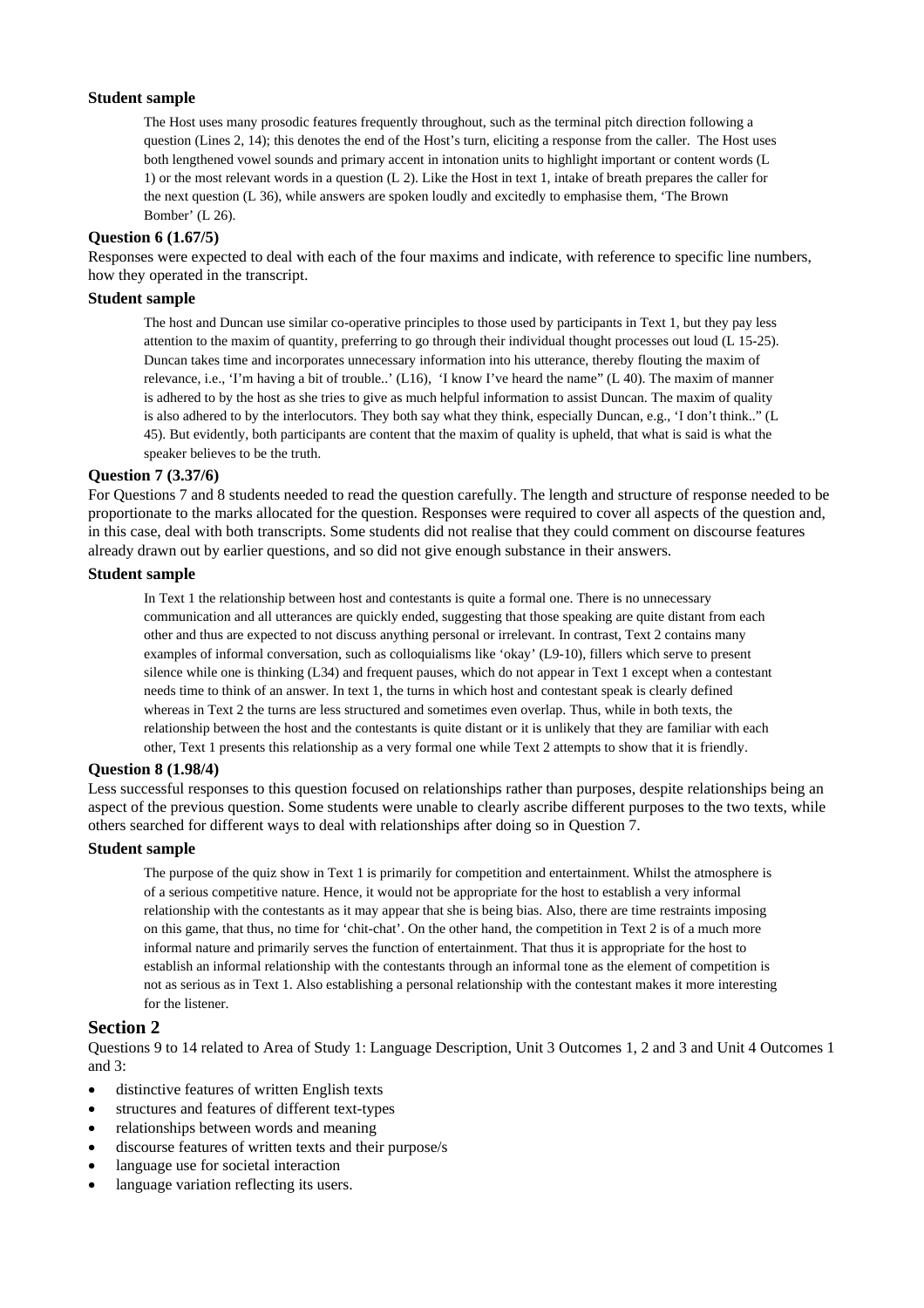# **Question 9 (1.64/2)**

Students were required to identify two purposes of the text.

## **Student sample**

The purposes of the text is to inform its audience about the census and also to persuade them to participate in it.

## **Question 10 (1.28/2)**

Students were asked how the structure of the text supported the purposes they identified. Specific reference to the correct structural feature supporting the purpose identified was required. Students were expected to refer to, for example:

- the first column of the text is structured into a question and answer format which attempts to persuade the reader of the value of the census
- the second column is instructional in that it deals with the procedural processes of filling out and collecting the form.

## **Question 11 (0.58/2)**

Questions 11 and 12 were good discriminators as most students understood the effect of the feature identified, but the better papers differentiated between the particular examples and gave a range of specific and different effects. Many students appeared not to know what is a second person pronoun and gave 'your', and in some responses 'he' and 'she'. There was confusion over both person and what constitutes a pronoun and an overall lack of accuracy about parts of speech/word classes. Students were required to identify two instances of 'you' (not 'your' which is the possessive pronoun) in two different sections of the text with reference to the line numbers in which they occurred.

## **Question 12 (1.73/5)**

Some students were able only to talk about distance and authority in general ways and few scripts registered each sentence as having different intents and marking different relationships:

- there is an implied threat in lines 23–26 and this threat is made less severe by avoiding directly addressing the reader as the 'you' who may be prosecuted under the Census Act. The abstract notion of 'The Act' becomes the agent in the sentence
- in lines 52–55 on the other hand, the Tax Office is an agent who is represented as powerless, through the use of the negative modal 'cannot'. This is seen to protect the implied 'you' as the reader from abuse of their information.

### **Student sample**

The absence of personal pronouns makes the guide more formal and business-like, as it sheds its helpful tone. The information contained, for example, in Lines 23-26, is much more legal in nature. The absence of personal pronouns makes the relationship seem more less personal and much more serious, especially since the content is about punishment that could occur to the reader.

## **Question 13 (1.53/3)**

Some students experienced difficulty in identifying compound sentences well. Simple and complex sentences were generally accurately identified.

- the three main types of sentences were: Interrogative, Declarative and Imperative
- simple, compound and complex were also acceptable.

## **Question 14 (1.79/6)**

Some students did not appear to recognise either the syntactic or lexical features of written texts. Students could have referred to:

Lexical features

- technical terms indicative of a bureaucratic register, e.g. 'populations', 'vital planning information'
- some 'colloquial' language, e.g. 'a lot of homes to visit', indicative of an 'everyday' or 'familiar' register
- abstract terms for referring to people, e.g. 'The Collector'
- politeness markers, e.g. 'please'.

Syntactic features

- mixture of active and passive voice depending on purpose
- varying modality depending on purpose.

### **Student sample**

The text is an official document that is part of an official event. Thus the writer employs an official lexis to add credence to the text while formalises and "officialises" the content. Lexically the text contains specialised vocabulary, particularly to the domain of politics and consensus in particular: 'act', 'local governments', 'Tax Office', 'household'. Thus the writer employs an official lexis to add credence to the text while formalises and "officialises" the content. Proper noun phrases such as, "Census Inquiry Service" (L 23-24) and "the Census and Statistics Act" (L 23-24) create an authoritarian stance adding to the style and contributing to the purpose of the text. The use of several colloquial phrases, "snapshot of the nation" (L12), "The Collector has a lot of homes to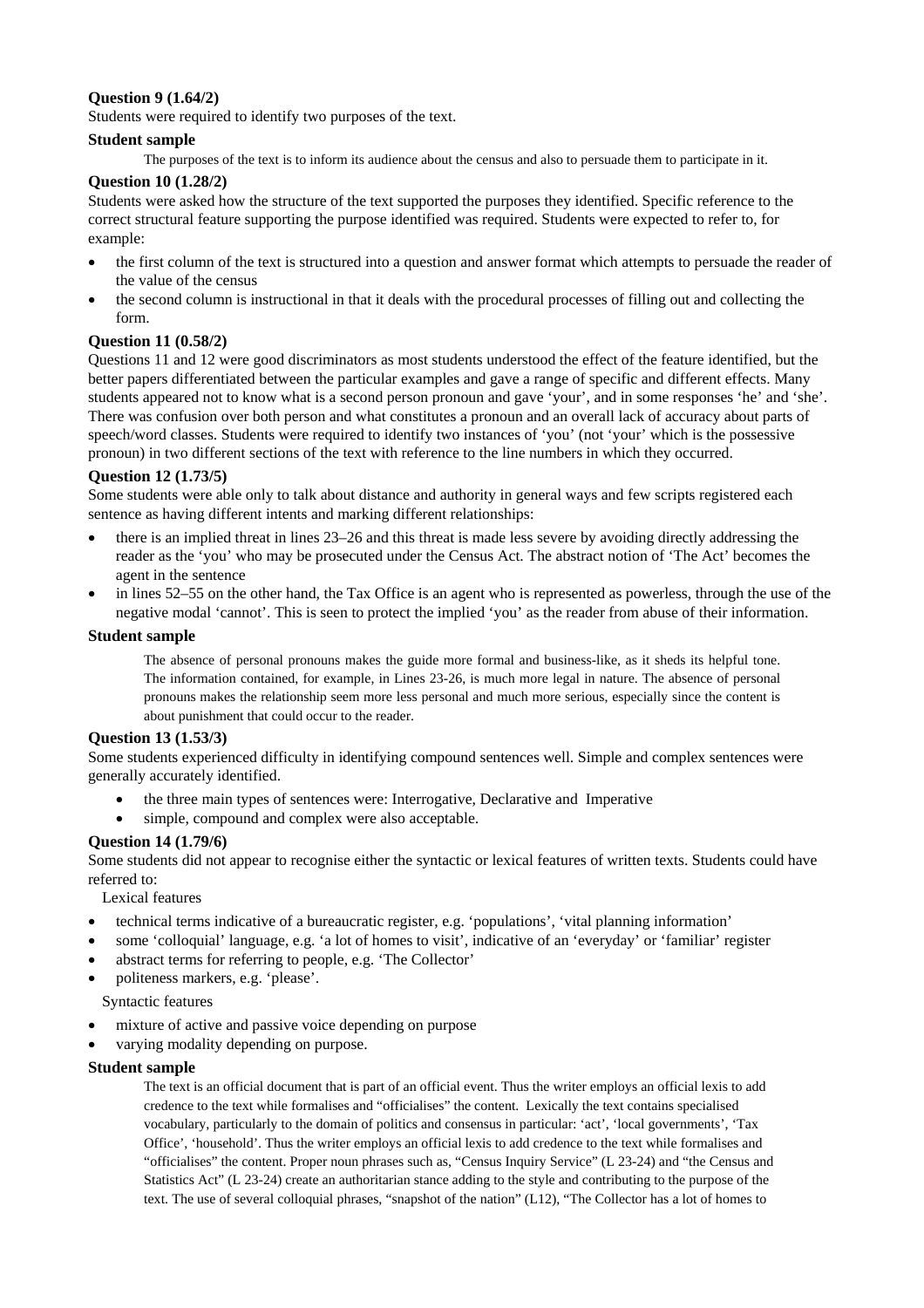visit"(L61) give the Guide a more relaxed tone thus encouraging readers to read it.Syntactic features include fronting that shift the emphasis of the sentence thereby altering the semantics of the text, e.g., "If your form.." (L67-68) emphasised the form rather than the phone call. This sentence is in the active voice which adds to the imperative nature of the text as the active voice is direct.

### **Section 3**

Assessment in this section was global. The sustained response should demonstrate all the general qualities indicated in the Examination Assessment Criteria in terms of knowledge and analysis of relevant content, effectiveness of organisation and control of the conventions of English language. The more successful responses distinguished themselves in particular by their capacity to:

- demonstrate a sound understanding of the metalanguage and be able to use this appropriately to support the contention
- select and synthesise the appropriate features of the work covered throughout the year to support the chosen contention
- organise the chosen material into a coherent, sustained response which addresses the chosen question, i.e. an introduction, development, and conclusion.

Overall, students demonstrated an improved understanding of what constituted an essay in English Language. Essays of high quality included support statements with examples, reference to other texts and quotations. Most essays reflected a broad consideration of the course content. Spelling errors and inaccurate copying of the key phrases of the topic were common and very few essays demonstrated a solid grasp of fluent expression and skilful management of the topic. A number of students tried to synthesise information across the outcomes and this made for much more interesting reading. Occasionally some original writing appeared where a student responded with flair and style. Many students could put down the structure of expository writing and most responses clearly followed the pattern of introduction, three to four paragraphs of discussion and then a conclusion drawing together components. Students frequently had trouble sustaining relevance in their responses.

### **Question 15**

Students were expected to offer a **justified** viewpoint as to whether they agreed that Australian English is still distinctive and at least make reference to the influence of international, popular and technological cultures. The quotation led students into discussing Australian English, the processes of language change, societal interaction and how language reflects society.

### **Comments**

Essays would have been improved by including more specific references and examples, as too often they offered a general discussion on the topic and lacked a foundation in detail. Students showed that they understood the ideas related to the topic but the more successful responses were able to support their understanding with varied references and quoted examples.

The sample essay provided is in the middle to upper range and demonstrates: engagement with the topic; a developed line of discussion justifying the student's viewpoint; knowledge of content and reasonable use of metalanguage and analytical tools from Area of Study 1: Language Description.

#### **Student sample**

In spite of influences from other cultures and external factors such as technology developments, which have led to a change in the social attitudes and beliefs and ultimately the language we use, there will always be the Australian 'lingo' and an unforgettable monotone of drawn out vowels that is distinctive of Australian English.

Indeed as we progress into the new millennium the Australian culture has become a mixture of many multicultural influxes and with it their own social beliefs, values and word associations. Ultimately as Australians are exposed to such differences in beliefs and lexical choice, it somehow forms part of our vernacular. For example the influx of the Italians brought many meanings into our culture, 'pasta', 'spaghetti', however although Australians have borrowed such words, we have 'bent' some lexical items by collocating them with Australian slang. For example spaghetti may be referred to as 'spag', a unique Australian variation.

Part of the richness of Australian vernacular is its ability to adapt to new word associations then by interpreting the lexical item in a way that characterises Australians, 'inventive". For instance Australia has adopted the traditional 'o' ending for many colloquialisms such as 'garbo'. 'servo', and even 'ambo' (ambulance assistant). Several of these lexical items may be unknown to Americans for example, as the Australian jargon is an effective tool for insider communication. Due to the inventiveness of Australians, I believe we're reluctant to directly borrow foreign word associations. Instead, Australians seem to add a dimension to lexical items characterising them with a different semantic meaning. Such as the difference between America and Australia, seen in the following lexical items – rubbish bin (AE), trash can (American English).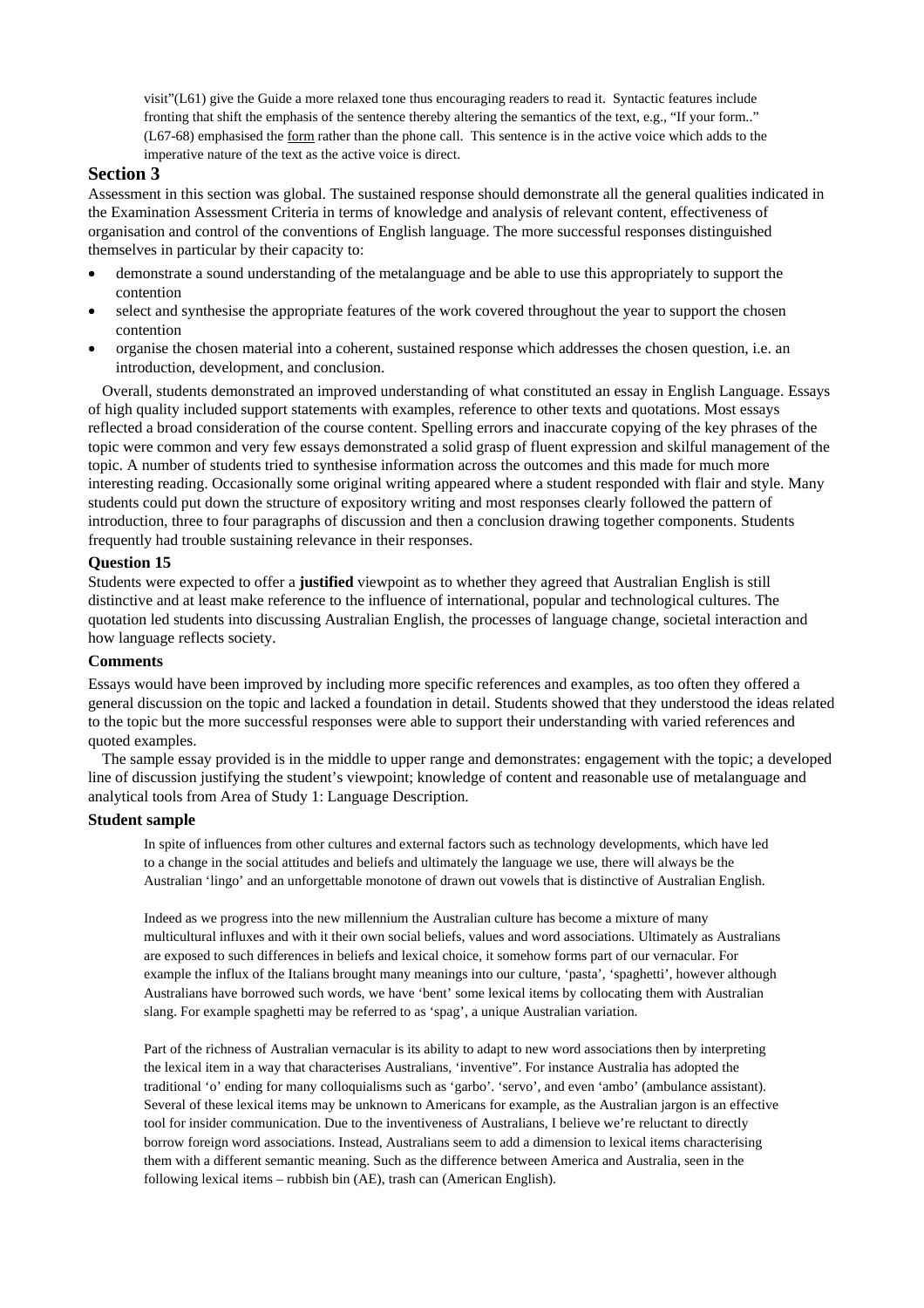We like the fact that ours is a 'larrikin language' characterised by humorous clichés, "up shit creek in a barbwired canoe" and slang which is well known all over Australia.

Although, I believe the inevitable Americanisation of Australian language is putting our resistance to change to the ultimate test. With the constant magnitude of TV shows and movies, which Australians are exposed to, many of the teenagers are adopting many American influences, for example in the cult groups such as 'skaties' and' surfies' as well as the associated jargon that it carries with it. In this example many Australian lexical forms have been taken new semantic meanings. "wicked" for teenagers has the connotation of being 'great', quite different to its original meaning. However, the publishing of Australian material in TV shows and in movies such as 'The Castle' seem to be very popular, as Australians are proud of their language and ultimately their national identity.

Now with the introduction of modern technology, many new semantic fields are being established, e-commerce, cyberspace, infrastructure, much to the annoyance of purists of the Australian language. However language change is constant and with it our national identity will also be influenced, but the unforgettable touch of Australian lingo or slang associations are never far from making an impression on those influences of Americanisation and technological change.

I think, Australian English will always be present, even though society is changing rapidly. Although some pessimists continue to bemoan the demise of Australian language and with it our identity, we as citizens are holding such views back. With the Sydney Olympics, such TV ads with the familiar title "G'day" were published, and were even being used by people from foreign nations. However Australian English must never be underestimated. Our traditional slang and clichés are now being used by our youths of today and although our society may be changing, its traditional vernacular will still be distinctive, due to its unique features and characteristics that have reflected Australia's history and constructed its sense of identity.

### **Question 16**

An expository response was required that discussed how written language could be used as a tool for exercising power and authority in Australian society. Students were expected to offer a contention, draw on the examples given and add specific references from knowledge and material gained from their study.

#### **Comments**

Although this was a clear and direct topic, many students who chose it did not get to the underlying issues of language and power. Students either pointed out the features of the language in the text or seemed to read the material and then launch into a general discussion on broad ideas relating to it.

The sample provided is in the middle to upper range and engages the topic. Consider how effective the Introduction and Conclusion are.

### **Student sample**

Introduction:

Language is a powerful tool in developing and maintaining dominance or authority in society. The formality often associated with the written mode coincides with the powerful effect writing can have. Writers' ability to craft and structure their language, the permanency and the possible impersonality of written text makes written language an excellent method of exercising power.

Further examples of how written language is used for power and authority are mentioned in a later paragraph, but not enough detail is included. For example, consider the references to 'subordination, embedding clauses and other complex sentencing' and what examples could have been given here.

Writers may use a variety of effects to shape their writing and the prolonged development of the text allows for this. Subordination, embedding clauses and other complex sentencing allow for much information to be packed into a sentence. Information and knowledge are indicators of power which the writers are able to exercise as they carefully choose the suitable lexis, syntax and other cohesive devices to build an authoritative stance. The tone for instance is greatly influenced **by** the register. In the interaction between Ms Smith and Paul Jones, the writer uses an extremely formal register by using titles "Ms Smith" which officialises the context, again aiming to build and maintain an authoritarian stance.

#### Conclusion

In conclusion we observe that written language is permanent thereby maintaining and enforcing orders from authority; written language can be crafted with lexical and syntactic choices that create an authoritarian tone and mood; written language can also be impersonal thereby distancing the relationship between the interaction participants and making it easier for companies to issue orders or statements with no social obligation. Thus writing is an integral tool in exercising power and authority in society.